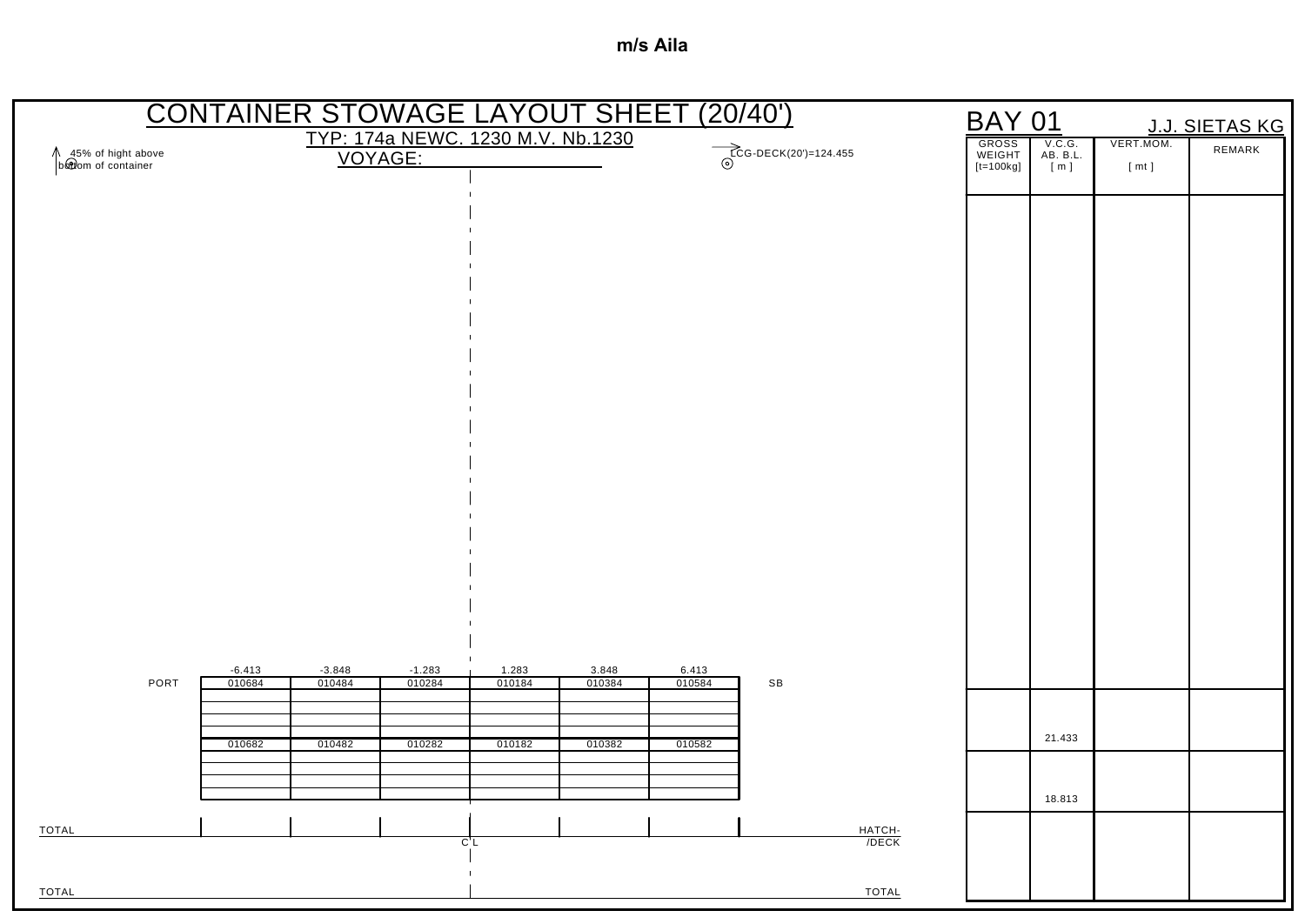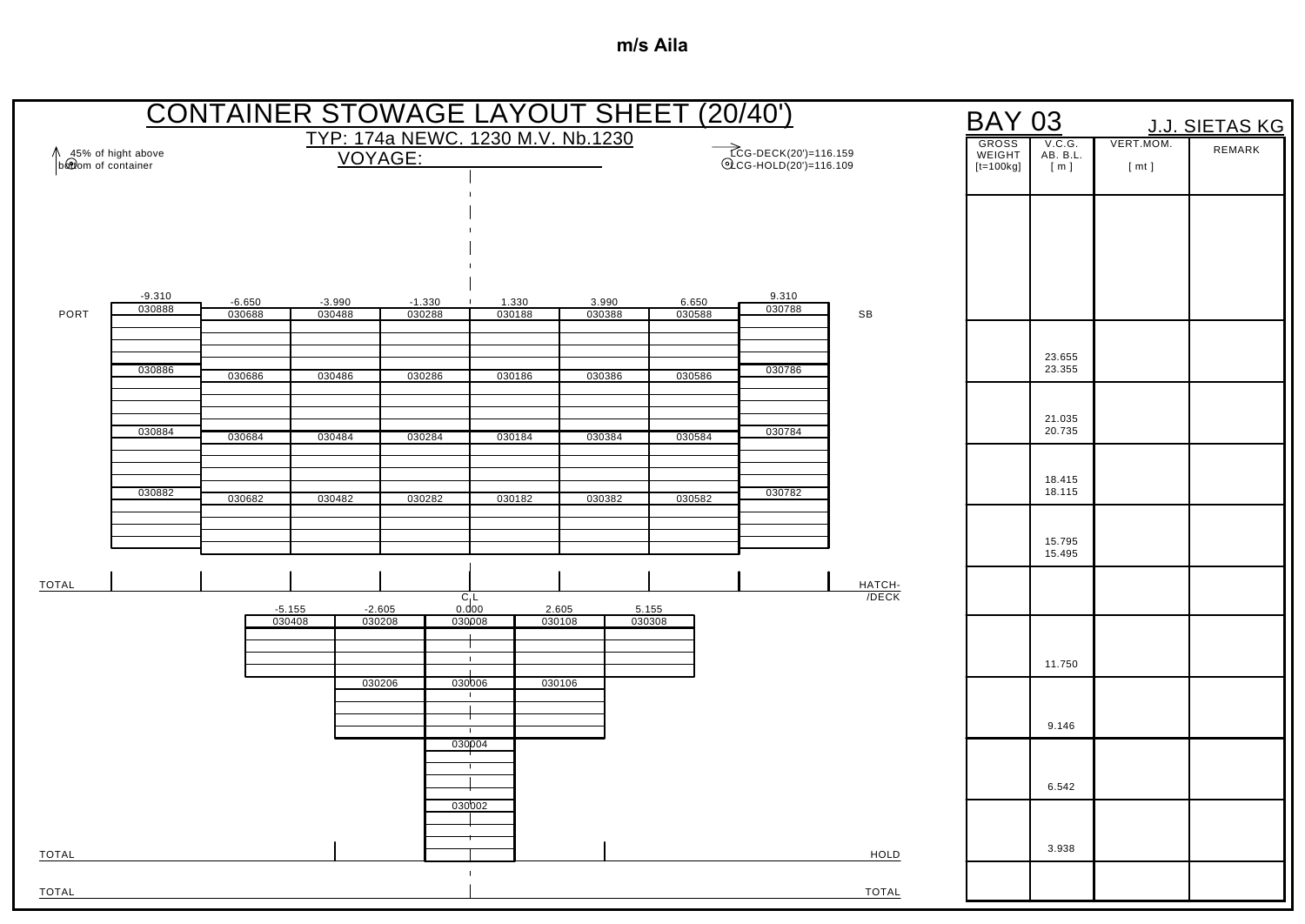|                                           |                    |                    |                    |                    |                                   |                        |                 | <b>CONTAINER STOWAGE LAYOUT SHEET (20/40')</b> |                 |                                                 |                 | <b>BAY 05</b>                         |                           |                   | <b>J.J. SIETAS KG</b> |
|-------------------------------------------|--------------------|--------------------|--------------------|--------------------|-----------------------------------|------------------------|-----------------|------------------------------------------------|-----------------|-------------------------------------------------|-----------------|---------------------------------------|---------------------------|-------------------|-----------------------|
| 45% of hight above<br>bottom of container |                    |                    |                    | VOYAGE:            | TYP: 174a NEWC. 1230 M.V. Nb.1230 |                        |                 |                                                |                 | ECG-DECK(20')=110.027<br>©LCG-HOLD(20')=109.978 |                 | <b>GROSS</b><br>WEIGHT<br>$[t=100kg]$ | V.C.G.<br>AB. B.L.<br>[m] | VERT.MOM.<br>[mt] | REMARK                |
|                                           |                    |                    |                    |                    |                                   |                        |                 |                                                |                 |                                                 |                 |                                       |                           |                   |                       |
|                                           |                    |                    |                    |                    |                                   |                        |                 |                                                |                 |                                                 |                 |                                       |                           |                   |                       |
|                                           |                    |                    |                    |                    |                                   |                        |                 |                                                |                 |                                                 |                 |                                       |                           |                   |                       |
| PORT                                      | $-9.310$<br>050888 | $-6.650$<br>050688 |                    | $-3.990$<br>050488 | $-1.330$<br>050288                | 1.330<br>050188        |                 | 3.990<br>050388                                | 6.650<br>050588 | 9.310<br>050788                                 | SB              |                                       |                           |                   |                       |
|                                           |                    |                    |                    |                    |                                   |                        |                 |                                                |                 |                                                 |                 |                                       | 23.655                    |                   |                       |
|                                           | 050886             | 050686             |                    | 050486             | 050286                            | 050186                 |                 | 050386                                         | 050586          | 050786                                          |                 |                                       | 23.355                    |                   |                       |
|                                           | 050884             | 050684             |                    | 050484             | 050284                            | 050184                 |                 | 050384                                         | 050584          | 050784                                          |                 |                                       | 21.035<br>20.735          |                   |                       |
|                                           |                    |                    |                    |                    |                                   |                        |                 |                                                |                 |                                                 |                 |                                       | 18.415                    |                   |                       |
|                                           | 050882             | 050682             |                    | 050482             | 050282                            | 050182                 |                 | 050382                                         | 050582          | 050782                                          |                 |                                       | 18.115                    |                   |                       |
|                                           |                    |                    |                    |                    |                                   |                        |                 |                                                |                 |                                                 |                 |                                       | 15.795<br>15.495          |                   |                       |
| <b>TOTAL</b>                              |                    |                    |                    |                    |                                   | $C_1$                  |                 |                                                |                 |                                                 | HATCH-<br>/DECK |                                       |                           |                   |                       |
|                                           |                    |                    | $-5.155$<br>050408 | $-2.605$<br>050208 |                                   | 0.000<br>050008        | 2.605<br>050108 |                                                | 5.155<br>050308 |                                                 |                 |                                       |                           |                   |                       |
|                                           |                    |                    |                    |                    |                                   | $\mathbf{1}$           |                 |                                                |                 |                                                 |                 |                                       | 11.750                    |                   |                       |
|                                           |                    |                    | 050406             | 050206             |                                   | 050006                 | 050106          |                                                | 050306          |                                                 |                 |                                       |                           |                   |                       |
|                                           |                    |                    |                    | 050204             |                                   | $\mathbf{I}$<br>050004 | 050104          |                                                |                 |                                                 |                 |                                       | 9.146                     |                   |                       |
|                                           |                    |                    |                    |                    |                                   |                        |                 |                                                |                 |                                                 |                 |                                       | 6.542                     |                   |                       |
|                                           |                    |                    |                    |                    |                                   | 050002                 |                 |                                                |                 |                                                 |                 |                                       |                           |                   |                       |
| <b>TOTAL</b>                              |                    |                    |                    |                    |                                   | $\mathbf{I}$           |                 |                                                |                 |                                                 | HOLD            |                                       | 3.938                     |                   |                       |
| TOTAL                                     |                    |                    |                    |                    |                                   |                        |                 |                                                |                 |                                                 | <b>TOTAL</b>    |                                       |                           |                   |                       |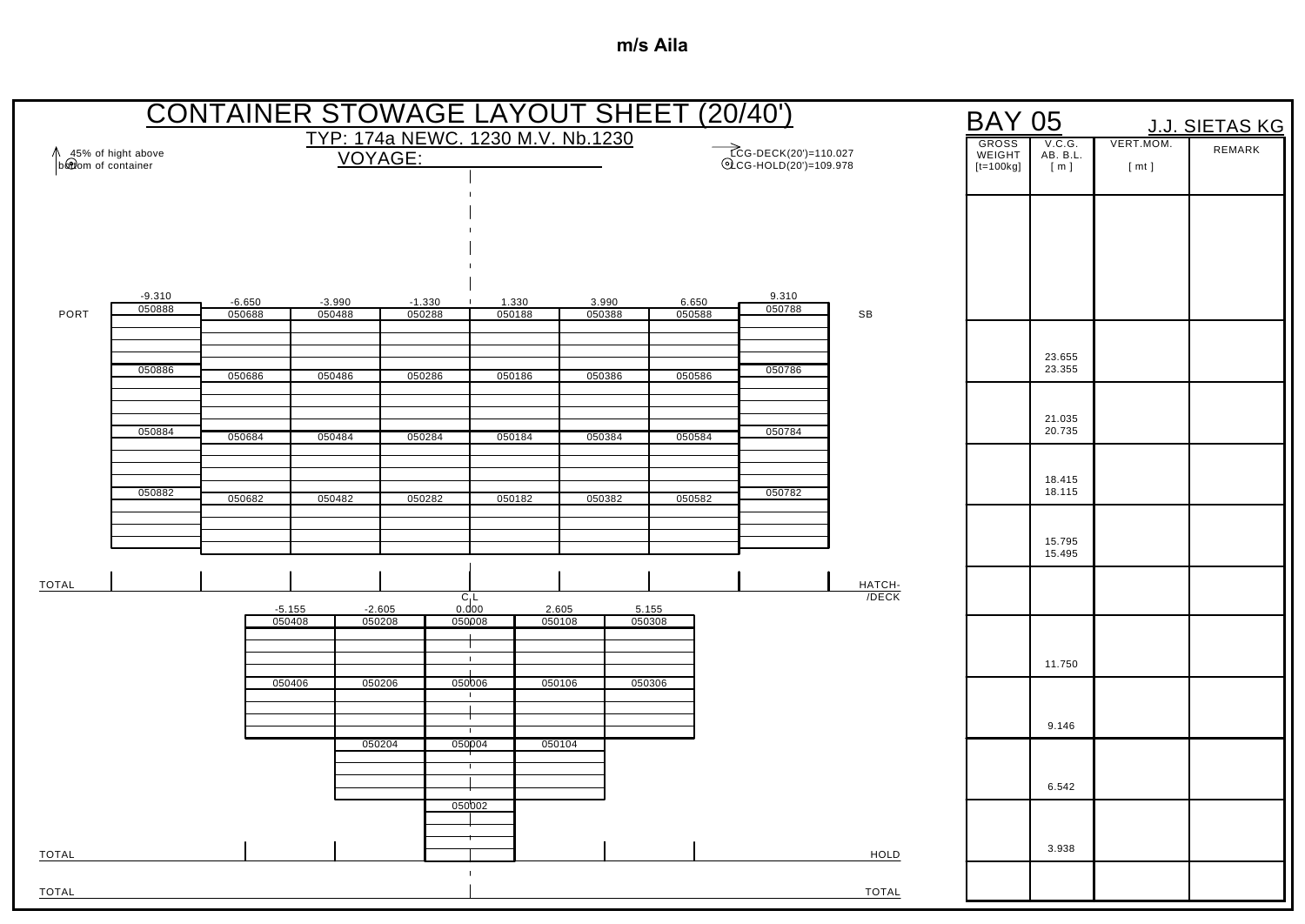|                                           |          |          |          |                    |          |                                   | <b>CONTAINER STOWAGE LAYOUT SHEET (20/40')</b> |        |                                                |                 | <b>BAY 07</b>                         |                           |                   | <b>J.J. SIETAS KG</b> |
|-------------------------------------------|----------|----------|----------|--------------------|----------|-----------------------------------|------------------------------------------------|--------|------------------------------------------------|-----------------|---------------------------------------|---------------------------|-------------------|-----------------------|
| 45% of hight above<br>bottom of container |          |          |          | VOYAGE:            |          | TYP: 174a NEWC. 1230 M.V. Nb.1230 |                                                |        | ECG-DECK(20')=102.879<br>QCG-HOLD(20')=102.728 |                 | <b>GROSS</b><br>WEIGHT<br>$[t=100kg]$ | V.C.G.<br>AB. B.L.<br>[m] | VERT.MOM.<br>[mt] | REMARK                |
|                                           |          |          |          |                    |          |                                   |                                                |        |                                                |                 |                                       |                           |                   |                       |
|                                           |          |          |          |                    |          |                                   |                                                |        |                                                |                 |                                       |                           |                   |                       |
|                                           |          |          |          |                    |          |                                   |                                                |        |                                                |                 |                                       |                           |                   |                       |
|                                           | $-9.310$ | $-6.650$ |          | $-3.990$           | $-1.330$ | 1.330                             | 3.990                                          | 6.650  | 9.310                                          |                 |                                       |                           |                   |                       |
| PORT                                      | 070888   | 070688   |          | 070488             | 070288   | 070188                            | 070388                                         | 070588 | 070788                                         | SB              |                                       |                           |                   |                       |
|                                           |          |          |          |                    |          |                                   |                                                |        |                                                |                 |                                       | 23.355                    |                   |                       |
|                                           | 070886   | 070686   |          | 070486             | 070286   | 070186                            | 070386                                         | 070586 | 070786                                         |                 |                                       |                           |                   |                       |
|                                           | 070884   | 070684   |          | 070484             | 070284   | 070184                            | 070384                                         | 070584 | 070784                                         |                 |                                       | 20.735                    |                   |                       |
|                                           |          |          |          |                    |          |                                   |                                                |        |                                                |                 |                                       |                           |                   |                       |
|                                           | 070882   | 070682   |          | 070482             | 070282   | 070182                            | 070382                                         | 070582 | 070782                                         |                 |                                       | 18.115                    |                   |                       |
|                                           |          |          |          |                    |          |                                   |                                                |        |                                                |                 |                                       |                           |                   |                       |
|                                           |          |          |          |                    |          |                                   |                                                |        |                                                |                 |                                       | 15.495                    |                   |                       |
| <b>TOTAL</b>                              |          | $-7.815$ | $-5.210$ |                    |          | $C_1$                             |                                                | 5.210  | 7.815                                          | HATCH-<br>/DECK |                                       |                           |                   |                       |
|                                           |          | 070608   | 070408   | $-2.605$<br>070208 |          | 0.000<br>070008                   | 2.605<br>070108                                | 070308 | 070508                                         |                 |                                       |                           |                   |                       |
|                                           |          |          |          |                    |          | $\mathbf{1}$                      |                                                |        |                                                |                 |                                       | 11.750<br>10.509          |                   |                       |
|                                           |          |          | 070406   | 070206             |          | 070006                            | 070106                                         | 070306 |                                                |                 |                                       |                           |                   |                       |
|                                           |          |          | 070404   | 070204             |          | $\blacksquare$<br>070004          | 070104                                         | 070304 |                                                |                 |                                       | 9.146<br>7.905            |                   |                       |
|                                           |          |          |          |                    |          |                                   |                                                |        |                                                |                 |                                       | 6.542                     |                   |                       |
|                                           |          |          |          | 070202             |          | 070002                            | 070102                                         |        |                                                |                 |                                       | 5.301                     |                   |                       |
|                                           |          |          |          |                    |          |                                   |                                                |        |                                                |                 |                                       |                           |                   |                       |
| TOTAL                                     |          |          |          |                    |          | $\mathbf{I}$                      |                                                |        |                                                | HOLD            |                                       | 2.697                     |                   |                       |
| TOTAL                                     |          |          |          |                    |          |                                   |                                                |        |                                                | <b>TOTAL</b>    |                                       |                           |                   |                       |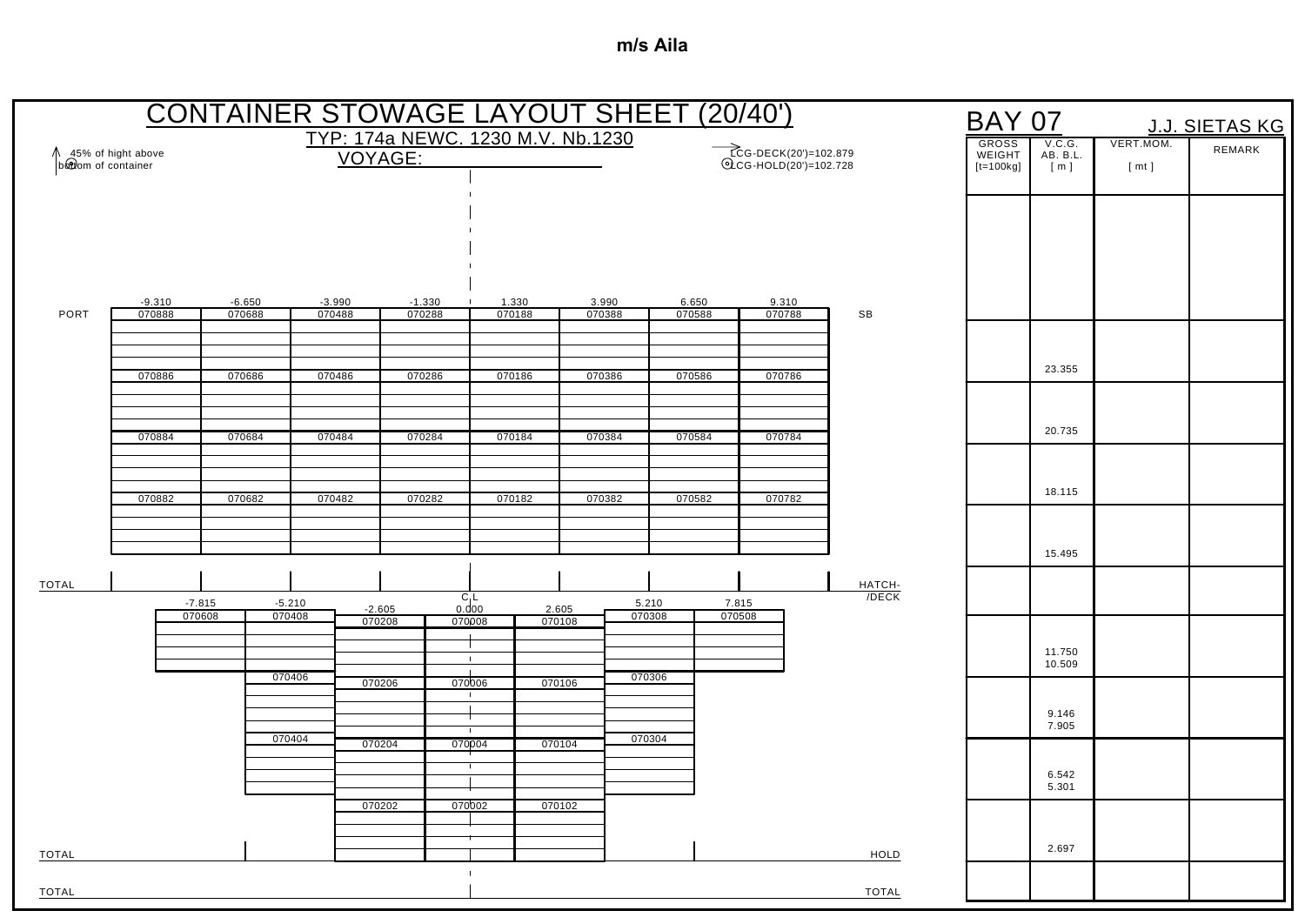|                                           |                    |                    |                    |                    |                                   |                  | <b>CONTAINER STOWAGE LAYOUT SHEET (20/40')</b> |                 |                 |                                               |                 | <b>BAY 09</b>          |                    |           | J.J. SIETAS KG |
|-------------------------------------------|--------------------|--------------------|--------------------|--------------------|-----------------------------------|------------------|------------------------------------------------|-----------------|-----------------|-----------------------------------------------|-----------------|------------------------|--------------------|-----------|----------------|
| 45% of hight above<br>bottom of container |                    |                    |                    | VOYAGE:            | TYP: 174a NEWC. 1230 M.V. Nb.1230 |                  |                                                |                 |                 | ECG-DECK(20')=96.748<br>©LCG-HOLD(20')=96.597 |                 | <b>GROSS</b><br>WEIGHT | V.C.G.<br>AB. B.L. | VERT.MOM. | REMARK         |
|                                           |                    |                    |                    |                    |                                   |                  |                                                |                 |                 |                                               |                 | $[t=100kg]$            | [ m ]              | [mt]      |                |
|                                           |                    |                    |                    |                    |                                   |                  |                                                |                 |                 |                                               |                 |                        |                    |           |                |
|                                           |                    |                    |                    |                    |                                   |                  |                                                |                 |                 |                                               |                 |                        |                    |           |                |
|                                           |                    |                    |                    |                    |                                   |                  |                                                |                 |                 |                                               |                 |                        |                    |           |                |
| PORT                                      | $-9.310$<br>090888 | $-6.650$<br>090688 |                    | $-3.990$<br>090488 | $-1.330$<br>090288                | 1.330<br>090188  | 3.990<br>090388                                | 6.650<br>090588 |                 | 9.310<br>090788                               | SB              |                        |                    |           |                |
|                                           |                    |                    |                    |                    |                                   |                  |                                                |                 |                 |                                               |                 |                        |                    |           |                |
|                                           | 090886             | 090686             |                    | 090486             | 090286                            | 090186           | 090386                                         | 090586          |                 | 090786                                        |                 |                        | 23.355             |           |                |
|                                           |                    |                    |                    |                    |                                   |                  |                                                |                 |                 |                                               |                 |                        |                    |           |                |
|                                           | 090884             | 090684             |                    | 090484             | 090284                            | 090184           | 090384                                         | 090584          |                 | 090784                                        |                 |                        | 20.735             |           |                |
|                                           |                    |                    |                    |                    |                                   |                  |                                                |                 |                 |                                               |                 |                        |                    |           |                |
|                                           | 090882             | 090682             |                    | 090482             | 090282                            | 090182           | 090382                                         | 090582          |                 | 090782                                        |                 |                        | 18.115             |           |                |
|                                           |                    |                    |                    |                    |                                   |                  |                                                |                 |                 |                                               |                 |                        |                    |           |                |
|                                           |                    |                    |                    |                    |                                   |                  |                                                |                 |                 |                                               |                 |                        | 15.495             |           |                |
| <b>TOTAL</b>                              |                    |                    |                    |                    |                                   | $C_1L$           |                                                |                 |                 |                                               | HATCH-<br>/DECK |                        |                    |           |                |
|                                           |                    | $-7.815$<br>090608 | $-5.210$<br>090408 | $-2.605$<br>090208 |                                   | 0.000<br>090008  | 2.605<br>090108                                | 5.210<br>090308 | 7.815<br>090508 |                                               |                 |                        |                    |           |                |
|                                           |                    |                    |                    |                    |                                   | $\mathbf{1}$     |                                                |                 |                 |                                               |                 |                        | 11.750<br>10.509   |           |                |
|                                           |                    | 090606             | 090406             | 090206             |                                   | $\sim$<br>090006 | 090106                                         | 090306          | 090506          |                                               |                 |                        |                    |           |                |
|                                           |                    |                    |                    |                    |                                   |                  |                                                |                 |                 |                                               |                 |                        | 9.146<br>7.905     |           |                |
|                                           |                    |                    | 090404             | 090204             | 090004                            | $\mathbf{1}$     | 090104                                         | 090304          |                 |                                               |                 |                        |                    |           |                |
|                                           |                    |                    |                    |                    |                                   |                  |                                                |                 |                 |                                               |                 |                        | 6.542<br>5.301     |           |                |
|                                           |                    |                    | 090402             | 090202             |                                   | 090002           | 090102                                         | 090302          |                 |                                               |                 |                        |                    |           |                |
| <b>TOTAL</b>                              |                    |                    |                    |                    |                                   |                  |                                                |                 |                 |                                               | <b>HOLD</b>     |                        | 3.938<br>2.697     |           |                |
|                                           |                    |                    |                    |                    |                                   | $\mathbf{I}$     |                                                |                 |                 |                                               |                 |                        |                    |           |                |
| TOTAL                                     |                    |                    |                    |                    |                                   |                  |                                                |                 |                 |                                               | <b>TOTAL</b>    |                        |                    |           |                |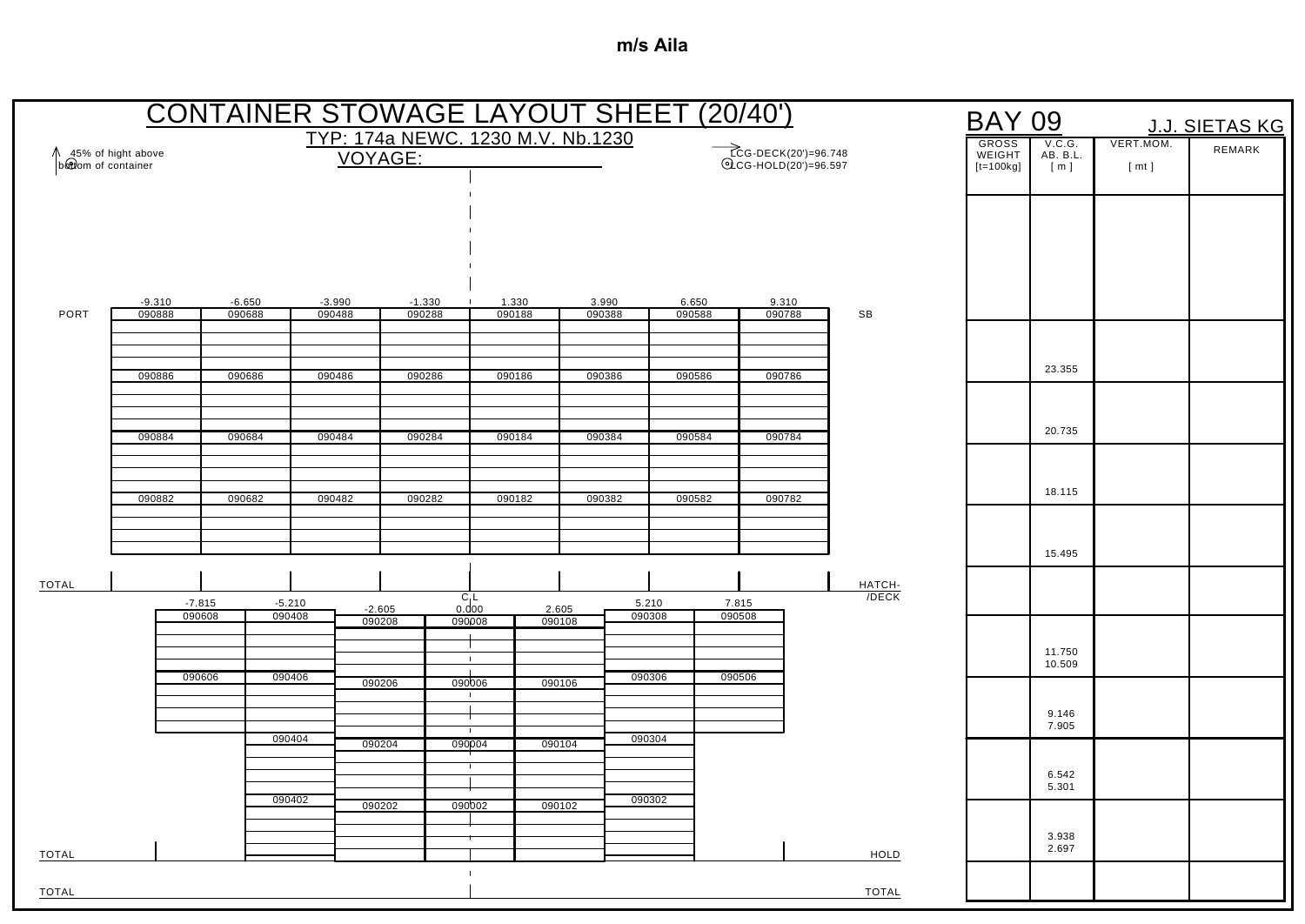|                                           |                    |                    |          |                    | <b>CONTAINER STOWAGE LAYOUT SHEET (20/40')</b> |                        |        |                 |        |                 |                                              |                    | <b>BAY 11</b>                         |                           |                   | J.J. SIETAS KG |
|-------------------------------------------|--------------------|--------------------|----------|--------------------|------------------------------------------------|------------------------|--------|-----------------|--------|-----------------|----------------------------------------------|--------------------|---------------------------------------|---------------------------|-------------------|----------------|
| 45% of hight above<br>bottom of container |                    |                    |          |                    | TYP: 174a NEWC. 1230 M.V. Nb.1230<br>VOYAGE:   |                        |        |                 |        |                 | TCG-DECK(20')=86.253<br>QCG-HOLD(20')=86.152 |                    | <b>GROSS</b><br>WEIGHT<br>$[t=100kg]$ | V.C.G.<br>AB. B.L.<br>[m] | VERT.MOM.<br>[mt] | REMARK         |
|                                           |                    |                    |          |                    |                                                |                        |        |                 |        |                 |                                              |                    |                                       |                           |                   |                |
| PORT                                      | $-9.310$<br>110890 | $-6.650$<br>110690 |          | $-3.990$<br>110490 | $-1.330$<br>110290                             | 1.330<br>110190        |        | 3.990<br>110390 |        | 6.650<br>110590 | 9.310<br>110790                              | SB                 |                                       |                           |                   |                |
|                                           | 110888             | 110688             |          | 110488             | 110288                                         |                        | 110188 | 110388          |        | 110588          | 110788                                       |                    |                                       | 25.975                    |                   |                |
|                                           |                    |                    |          |                    |                                                |                        |        |                 |        |                 |                                              |                    |                                       |                           |                   |                |
|                                           | 110886             | 110686             |          | 110486             | 110286                                         | 110186                 |        | 110386          |        | 110586          | 110786                                       |                    |                                       | 23.355                    |                   |                |
|                                           | 110884             | 110684             |          | 110484             | 110284                                         | 110184                 |        | 110384          |        | 110584          | 110784                                       |                    |                                       | 20.735                    |                   |                |
|                                           |                    |                    |          |                    |                                                |                        |        |                 |        |                 |                                              |                    |                                       | 18.115                    |                   |                |
|                                           | 110882             | 110682             |          | 110482             | 110282                                         | 110182                 |        | 110382          |        | 110582          | 110782                                       |                    |                                       |                           |                   |                |
|                                           |                    |                    |          |                    |                                                |                        |        |                 |        |                 |                                              |                    |                                       | 15.495                    |                   |                |
| <b>TOTAL</b>                              |                    | $-7.815$           | $-5.210$ | $-2.605$           |                                                | $C_1$<br>0.000         | 2.605  |                 | 5.210  | 7.815           |                                              | HATCH-<br>$/$ DECK |                                       |                           |                   |                |
|                                           |                    | 110608             | 110408   | 110208             |                                                | 110008                 | 110108 |                 | 110308 | 110508          |                                              |                    |                                       |                           |                   |                |
|                                           |                    | 110606             | 110406   | 110206             |                                                | $\pm$<br>110006        | 110106 |                 | 110306 | 110506          |                                              |                    |                                       | 10.509                    |                   |                |
|                                           |                    |                    |          |                    |                                                |                        |        |                 |        |                 |                                              |                    |                                       |                           |                   |                |
|                                           |                    | 110604             | 110404   | 110204             |                                                | $\mathbf{I}$<br>110004 | 110104 |                 | 110304 | 110504          |                                              |                    |                                       | 7.905                     |                   |                |
|                                           |                    |                    |          |                    |                                                |                        |        |                 |        |                 |                                              |                    |                                       | 5.301                     |                   |                |
|                                           |                    |                    | 110402   | 110202             |                                                | 110002                 | 110102 |                 | 110302 |                 |                                              |                    |                                       |                           |                   |                |
| <b>TOTAL</b>                              |                    |                    |          |                    |                                                |                        |        |                 |        |                 |                                              | HOLD               |                                       | 2.697                     |                   |                |
| <b>TOTAL</b>                              |                    |                    |          |                    |                                                |                        |        |                 |        |                 |                                              | <b>TOTAL</b>       |                                       |                           |                   |                |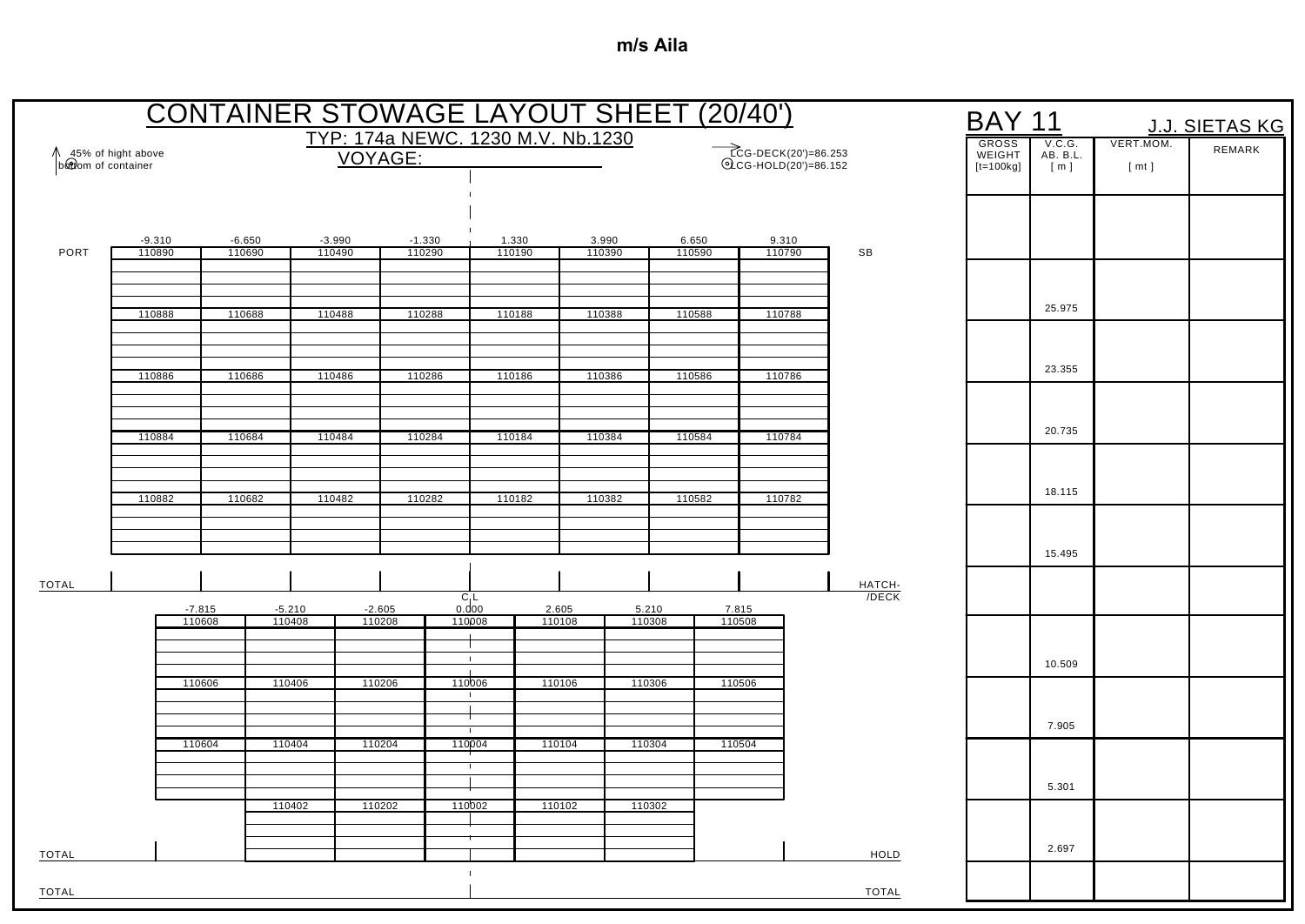|                                             |          |          | <b>CONTAINER STOWAGE LAYOUT SHEET (20/40')</b> |                    |          |                                   |                 |        |                 |                 |                                               |              | <b>BAY 13</b>                         |                           |                   | J.J. SIETAS KG |
|---------------------------------------------|----------|----------|------------------------------------------------|--------------------|----------|-----------------------------------|-----------------|--------|-----------------|-----------------|-----------------------------------------------|--------------|---------------------------------------|---------------------------|-------------------|----------------|
| ↑ 45% of hight above<br>b&twom of container |          |          |                                                | VOYAGE:            |          | TYP: 174a NEWC. 1230 M.V. Nb.1230 |                 |        |                 |                 | ECG-DECK(20')=80.121<br>©LCG-HOLD(20')=80.020 |              | <b>GROSS</b><br>WEIGHT<br>$[t=100kg]$ | V.C.G.<br>AB. B.L.<br>[m] | VERT.MOM.<br>[mt] | REMARK         |
|                                             |          |          |                                                |                    |          |                                   |                 |        |                 |                 |                                               |              |                                       |                           |                   |                |
|                                             | $-9.310$ | $-6.650$ |                                                | $-3.990$           | $-1.330$ |                                   | 1.330           | 3.990  |                 | 6.650           | 9.310                                         |              |                                       |                           |                   |                |
| PORT                                        | 130890   | 130690   |                                                | 130490             | 130290   |                                   | 130190          | 130390 |                 | 130590          | 130790                                        | SB           |                                       |                           |                   |                |
|                                             | 130888   | 130688   |                                                | 130488             | 130288   |                                   | 130188          | 130388 |                 | 130588          | 130788                                        |              |                                       | 25.975                    |                   |                |
|                                             |          |          |                                                |                    |          |                                   |                 |        |                 |                 |                                               |              |                                       |                           |                   |                |
|                                             | 130886   | 130686   |                                                | 130486             | 130286   |                                   | 130186          | 130386 |                 | 130586          | 130786                                        |              |                                       | 23.355                    |                   |                |
|                                             |          |          |                                                |                    |          |                                   |                 |        |                 |                 |                                               |              |                                       | 20.735                    |                   |                |
|                                             | 130884   | 130684   |                                                | 130484             | 130284   |                                   | 130184          | 130384 |                 | 130584          | 130784                                        |              |                                       |                           |                   |                |
|                                             | 130882   | 130682   |                                                | 130482             | 130282   |                                   | 130182          | 130382 |                 | 130582          | 130782                                        |              |                                       | 18.115                    |                   |                |
|                                             |          |          |                                                |                    |          |                                   |                 |        |                 |                 |                                               |              |                                       |                           |                   |                |
| <b>TOTAL</b>                                |          |          |                                                |                    |          |                                   |                 |        |                 |                 |                                               | HATCH-       |                                       | 15.495                    |                   |                |
|                                             | 130608   | $-7.815$ | $-5.210$<br>130408                             | $-2.605$<br>130208 |          | $C_1$<br>0.000<br>130008          | 2.605<br>130108 |        | 5.210<br>130308 | 7.815<br>130508 |                                               | $/$ DECK     |                                       |                           |                   |                |
|                                             |          |          |                                                |                    |          | $\mathbf{1}$                      |                 |        |                 |                 |                                               |              |                                       | 10.509                    |                   |                |
|                                             | 130606   |          | 130406                                         | 130206             |          | 130006<br>$\mathbf{I}$            | 130106          |        | 130306          | 130506          |                                               |              |                                       |                           |                   |                |
|                                             |          |          |                                                |                    |          | $\mathbf{I}$                      |                 |        |                 |                 |                                               |              |                                       | 7.905                     |                   |                |
|                                             | 130604   |          | 130404                                         | 130204             |          | 130004                            | 130104          |        | 130304          | 130504          |                                               |              |                                       |                           |                   |                |
|                                             | 130602   |          | 130402                                         | 130202             |          | 130002                            | 130102          |        | 130302          | 130502          |                                               |              |                                       | 5.301                     |                   |                |
| <b>TOTAL</b>                                |          |          |                                                |                    |          |                                   |                 |        |                 |                 |                                               | HOLD         |                                       | 2.697                     |                   |                |
| TOTAL                                       |          |          |                                                |                    |          |                                   |                 |        |                 |                 |                                               | <b>TOTAL</b> |                                       |                           |                   |                |
|                                             |          |          |                                                |                    |          |                                   |                 |        |                 |                 |                                               |              |                                       |                           |                   |                |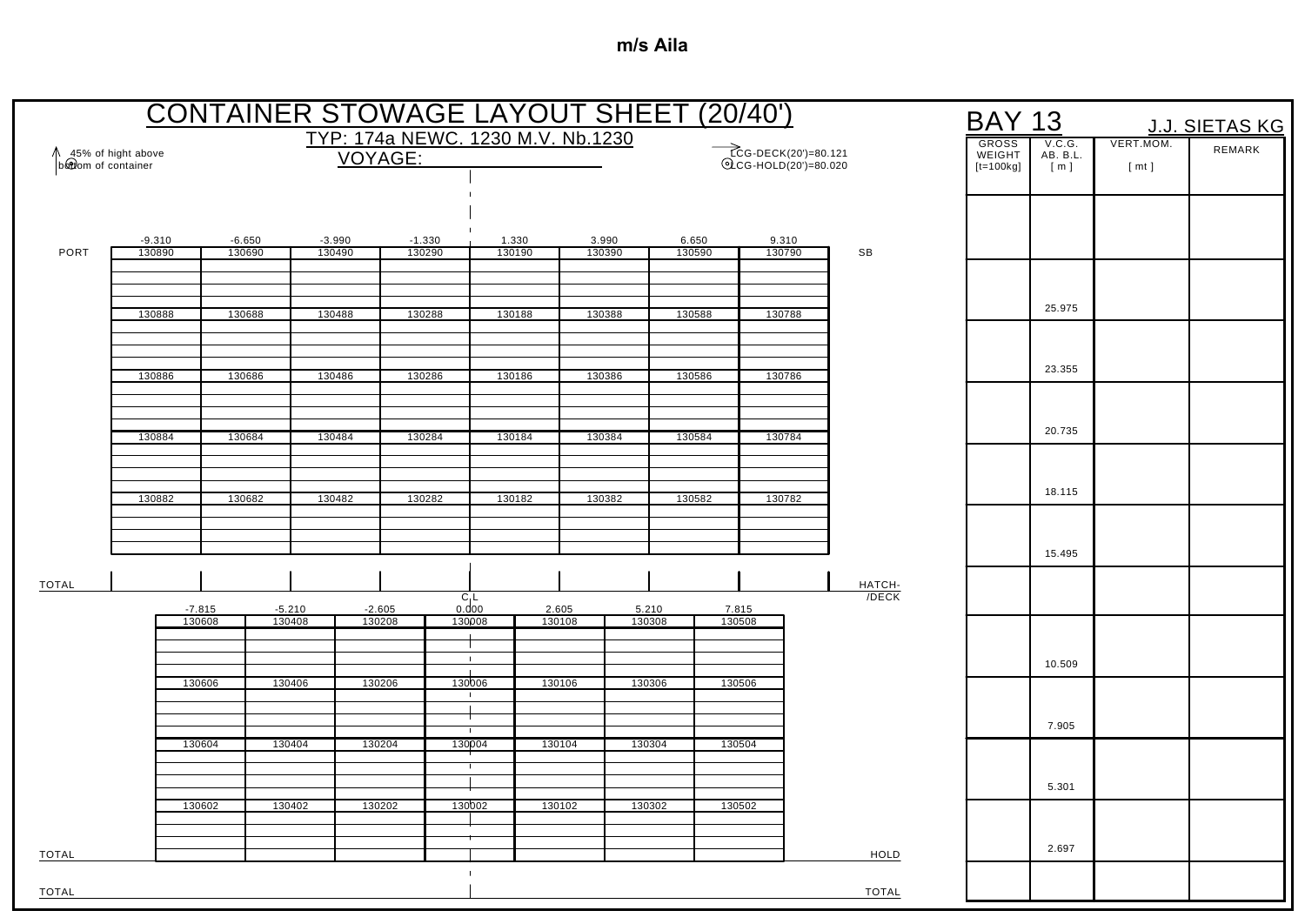|                                           |                    |                    |          |                    | <b>CONTAINER STOWAGE LAYOUT SHEET (20/40')</b> |                        |        |                 |                 |        |                                               |                    | <b>BAY 15</b>                         |                           |                   | <u>J.J. SIETAS KG</u> |
|-------------------------------------------|--------------------|--------------------|----------|--------------------|------------------------------------------------|------------------------|--------|-----------------|-----------------|--------|-----------------------------------------------|--------------------|---------------------------------------|---------------------------|-------------------|-----------------------|
| 45% of hight above<br>bottom of container |                    |                    |          | VOYAGE:            | TYP: 174a NEWC. 1230 M.V. Nb.1230              |                        |        |                 |                 |        | ECG-DECK(20')=69.329<br>©LCG-HOLD(20')=69.429 |                    | <b>GROSS</b><br>WEIGHT<br>$[t=100kg]$ | V.C.G.<br>AB. B.L.<br>[m] | VERT.MOM.<br>[mt] | REMARK                |
|                                           |                    |                    |          |                    |                                                |                        |        |                 |                 |        |                                               |                    |                                       |                           |                   |                       |
| PORT                                      | $-9.310$<br>150890 | $-6.650$<br>150690 |          | $-3.990$<br>150490 | $-1.330$<br>150290                             | 1.330<br>150190        |        | 3.990<br>150390 | 6.650<br>150590 |        | 9.310<br>150790                               | SB                 |                                       |                           |                   |                       |
|                                           | 150888             | 150688             |          | 150488             | 150288                                         | 150188                 |        | 150388          | 150588          |        | 150788                                        |                    |                                       | 25.975                    |                   |                       |
|                                           |                    |                    |          |                    |                                                |                        |        |                 |                 |        |                                               |                    |                                       | 23.355                    |                   |                       |
|                                           | 150886             | 150686             |          | 150486             | 150286                                         | 150186                 |        | 150386          | 150586          |        | 150786                                        |                    |                                       |                           |                   |                       |
|                                           | 150884             | 150684             |          | 150484             | 150284                                         | 150184                 |        | 150384          | 150584          |        | 150784                                        |                    |                                       | 20.735                    |                   |                       |
|                                           | 150882             | 150682             |          | 150482             | 150282                                         | 150182                 |        | 150382          | 150582          |        | 150782                                        |                    |                                       | 18.115                    |                   |                       |
|                                           |                    |                    |          |                    |                                                |                        |        |                 |                 |        |                                               |                    |                                       | 15.495                    |                   |                       |
| <b>TOTAL</b>                              |                    | $-7.815$           | $-5.210$ | $-2.605$           |                                                | $C_1$<br>0.000         | 2.605  | 5.210           |                 | 7.815  |                                               | HATCH-<br>$/$ DECK |                                       |                           |                   |                       |
|                                           | 150608             |                    | 150408   | 150208             |                                                | 150008<br>$\pm$        | 150108 | 150308          |                 | 150508 |                                               |                    |                                       |                           |                   |                       |
|                                           |                    | 150606             | 150406   | 150206             |                                                | 150006<br>$\mathbf{I}$ | 150106 | 150306          |                 | 150506 |                                               |                    |                                       | 10.509                    |                   |                       |
|                                           | 150604             |                    | 150404   | 150204             |                                                | $\mathbf{I}$<br>150004 | 150104 | 150304          |                 | 150504 |                                               |                    |                                       | 7.905                     |                   |                       |
|                                           |                    | 150602             | 150402   | 150202             |                                                | 150002                 | 150102 | 150302          |                 | 150502 |                                               |                    |                                       | 5.301                     |                   |                       |
| TOTAL                                     |                    |                    |          |                    |                                                |                        |        |                 |                 |        |                                               | HOLD               |                                       | 2.697                     |                   |                       |
| <b>TOTAL</b>                              |                    |                    |          |                    |                                                |                        |        |                 |                 |        |                                               | <b>TOTAL</b>       |                                       |                           |                   |                       |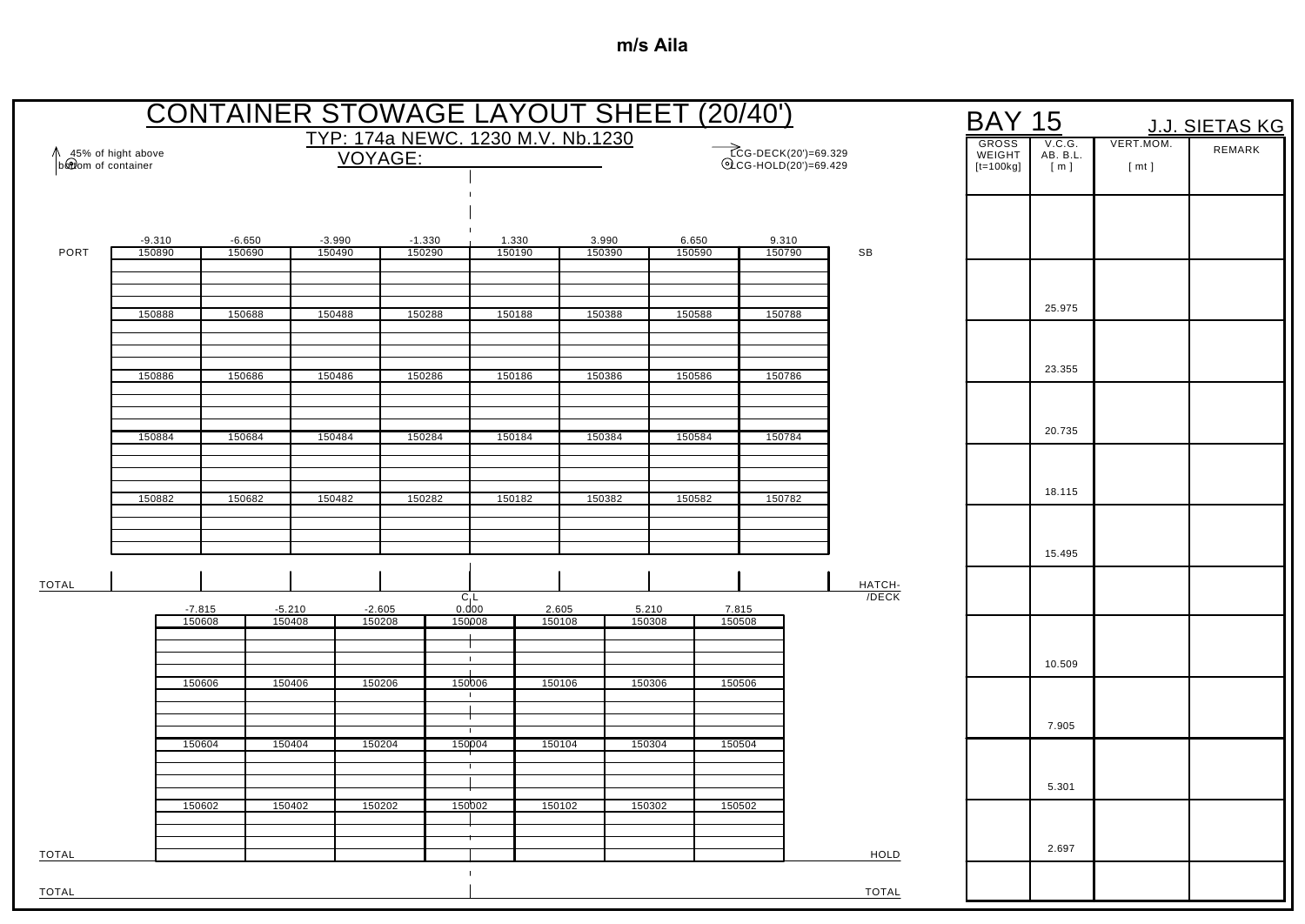|                                             |                    |                    | <b>CONTAINER STOWAGE LAYOUT SHEET (20/40')</b> |                    |                                   |                          |                 |                 |                 |                 |                                               |              | <b>BAY 17</b>                         |                           |                   | J.J. SIETAS KG |
|---------------------------------------------|--------------------|--------------------|------------------------------------------------|--------------------|-----------------------------------|--------------------------|-----------------|-----------------|-----------------|-----------------|-----------------------------------------------|--------------|---------------------------------------|---------------------------|-------------------|----------------|
| ↑ 45% of hight above<br>b&twom of container |                    |                    |                                                | VOYAGE:            | TYP: 174a NEWC. 1230 M.V. Nb.1230 |                          |                 |                 |                 |                 | ECG-DECK(20')=63.198<br>©LCG-HOLD(20')=63.298 |              | <b>GROSS</b><br>WEIGHT<br>$[t=100kg]$ | V.C.G.<br>AB. B.L.<br>[m] | VERT.MOM.<br>[mt] | REMARK         |
|                                             |                    |                    |                                                |                    |                                   |                          |                 |                 |                 |                 |                                               |              |                                       |                           |                   |                |
|                                             |                    |                    |                                                |                    |                                   |                          |                 |                 |                 |                 |                                               |              |                                       |                           |                   |                |
| PORT                                        | $-9.310$<br>170890 | $-6.650$<br>170690 |                                                | $-3.990$<br>170490 | $-1.330$<br>170290                |                          | 1.330<br>170190 | 3.990<br>170390 |                 | 6.650<br>170590 | 9.310<br>170790                               | SB           |                                       |                           |                   |                |
|                                             |                    |                    |                                                |                    |                                   |                          |                 |                 |                 |                 |                                               |              |                                       |                           |                   |                |
|                                             | 170888             | 170688             |                                                | 170488             | 170288                            |                          | 170188          | 170388          |                 | 170588          | 170788                                        |              |                                       | 25.975                    |                   |                |
|                                             | 170886             | 170686             |                                                | 170486             | 170286                            |                          | 170186          | 170386          |                 | 170586          | 170786                                        |              |                                       | 23.355                    |                   |                |
|                                             |                    |                    |                                                |                    |                                   |                          |                 |                 |                 |                 |                                               |              |                                       |                           |                   |                |
|                                             | 170884             | 170684             | 170484                                         |                    | 170284                            |                          | 170184          | 170384          |                 | 170584          | 170784                                        |              |                                       | 20.735                    |                   |                |
|                                             |                    |                    |                                                |                    |                                   |                          |                 |                 |                 |                 |                                               |              |                                       |                           |                   |                |
|                                             | 170882             | 170682             |                                                | 170482             | 170282                            |                          | 170182          | 170382          |                 | 170582          | 170782                                        |              |                                       | 18.115                    |                   |                |
|                                             |                    |                    |                                                |                    |                                   |                          |                 |                 |                 |                 |                                               |              |                                       | 15.495                    |                   |                |
| <b>TOTAL</b>                                |                    |                    |                                                |                    |                                   |                          |                 |                 |                 |                 |                                               | HATCH-       |                                       |                           |                   |                |
|                                             | $-7.815$<br>170608 |                    | $-5.210$<br>170408                             | $-2.605$<br>170208 |                                   | $C_1$<br>0.000<br>170008 | 2.605<br>170108 |                 | 5.210<br>170308 | 7.815<br>170508 |                                               | $/$ DECK     |                                       |                           |                   |                |
|                                             |                    |                    |                                                |                    |                                   | $\mathbf{1}$             |                 |                 |                 |                 |                                               |              |                                       |                           |                   |                |
|                                             | 170606             |                    | 170406                                         | 170206             |                                   | 170006<br>$\mathbf{I}$   | 170106          |                 | 170306          | 170506          |                                               |              |                                       | 10.509                    |                   |                |
|                                             |                    |                    |                                                |                    |                                   | $\mathbf{I}$             |                 |                 |                 |                 |                                               |              |                                       | 7.905                     |                   |                |
|                                             | 170604             |                    | 170404                                         | 170204             |                                   | 170004                   | 170104          |                 | 170304          | 170504          |                                               |              |                                       |                           |                   |                |
|                                             |                    |                    |                                                |                    |                                   |                          |                 |                 |                 |                 |                                               |              |                                       | 5.301                     |                   |                |
|                                             | 170602             |                    | 170402                                         | 170202             |                                   | 170002                   | 170102          |                 | 170302          | 170502          |                                               |              |                                       |                           |                   |                |
| <b>TOTAL</b>                                |                    |                    |                                                |                    |                                   |                          |                 |                 |                 |                 |                                               | HOLD         |                                       | 2.697                     |                   |                |
| TOTAL                                       |                    |                    |                                                |                    |                                   |                          |                 |                 |                 |                 |                                               | <b>TOTAL</b> |                                       |                           |                   |                |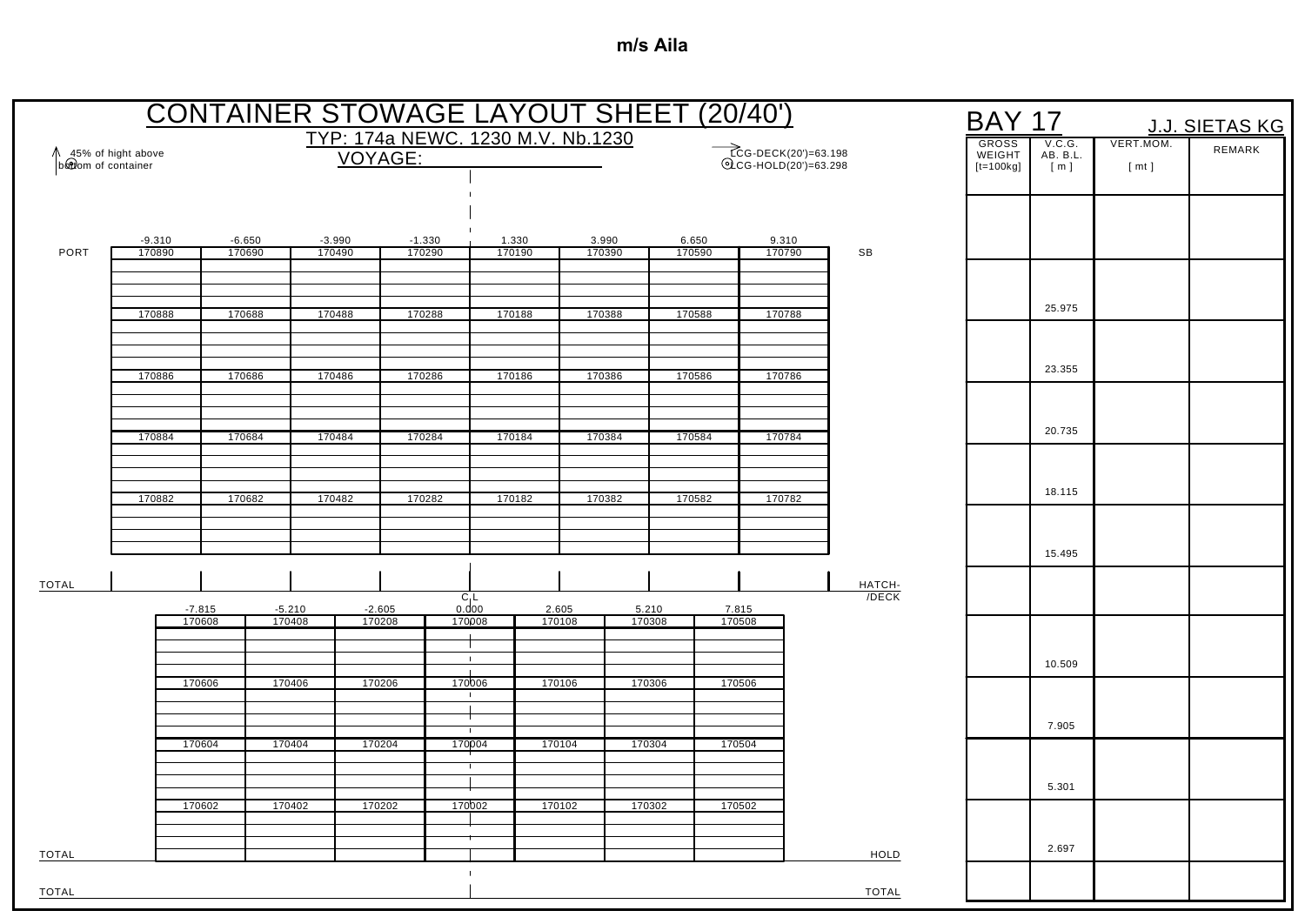|                                           |                    |                    |                    |                    |                    |                          |                 | <b>CONTAINER STOWAGE LAYOUT SHEET (20/40')</b> |                 |                 |                                              |                    | BAY                                   | 19                        |                   | J.J. SIETAS KG |
|-------------------------------------------|--------------------|--------------------|--------------------|--------------------|--------------------|--------------------------|-----------------|------------------------------------------------|-----------------|-----------------|----------------------------------------------|--------------------|---------------------------------------|---------------------------|-------------------|----------------|
| 45% of hight above<br>bottom of container |                    |                    |                    |                    | VOYAGE:            |                          |                 | TYP: 174a NEWC. 1230 M.V. Nb.1230              |                 |                 | TCG-DECK(20')=53.220<br>QCG-HOLD(20')=52.708 |                    | <b>GROSS</b><br>WEIGHT<br>$[t=100kg]$ | V.C.G.<br>AB. B.L.<br>[m] | VERT.MOM.<br>[mt] | REMARK         |
|                                           |                    |                    |                    |                    |                    |                          |                 |                                                |                 |                 |                                              |                    |                                       |                           |                   |                |
| PORT                                      | $-9.310$<br>190890 | $-6.650$<br>190690 |                    | $-3.990$<br>190490 | $-1.330$<br>190290 |                          | 1.330<br>190190 | 3.990<br>190390                                |                 | 6.650<br>190590 | 9.310<br>190790                              | SB                 |                                       |                           |                   |                |
|                                           | 190888             | 190688             |                    | 190488             | 190288             |                          | 190188          | 190388                                         |                 | 190588          | 190788                                       |                    |                                       | 25.975                    |                   |                |
|                                           |                    |                    |                    |                    |                    |                          |                 |                                                |                 |                 |                                              |                    |                                       |                           |                   |                |
|                                           | 190886             | 190686             |                    | 190486             | 190286             |                          | 190186          | 190386                                         |                 | 190586          | 190786                                       |                    |                                       | 23.355                    |                   |                |
|                                           | 190884             | 190684             |                    | 190484             | 190284             |                          | 190184          | 190384                                         |                 | 190584          | 190784                                       |                    |                                       | 20.735                    |                   |                |
|                                           |                    |                    |                    |                    |                    |                          |                 |                                                |                 |                 |                                              |                    |                                       | 18.115                    |                   |                |
|                                           | 190882             | 190682             |                    | 190482             | 190282             |                          | 190182          | 190382                                         |                 | 190582          | 190782                                       |                    |                                       |                           |                   |                |
|                                           |                    |                    |                    |                    |                    |                          |                 |                                                |                 |                 |                                              |                    |                                       | 15.495                    |                   |                |
| <b>TOTAL</b>                              | $-7.815$<br>190608 |                    | $-5.210$<br>190408 |                    | $-2.605$<br>190208 | $C_1$<br>0.000<br>190008 | 2.605<br>190108 |                                                | 5.210<br>190308 | 7.815<br>190508 |                                              | HATCH-<br>$/$ DECK |                                       |                           |                   |                |
|                                           |                    |                    |                    |                    |                    | $\pm$                    |                 |                                                |                 |                 |                                              |                    |                                       | 10.919<br>10.509          |                   |                |
|                                           | 190606             |                    | 190406             |                    | 190206             | 190006                   | 190106          |                                                | 190306          | 190506          |                                              |                    |                                       | 8.315                     |                   |                |
|                                           | 190604             |                    | 190404             |                    | 190204             | $\mathbf{I}$<br>190004   | 190104          |                                                | 190304          | 190504          |                                              |                    |                                       | 7.905                     |                   |                |
|                                           | 190602             |                    | 190402             |                    | 190202             | 190002                   | 190102          |                                                | 190302          | 190502          |                                              |                    |                                       | 5.711<br>5.301            |                   |                |
| TOTAL                                     |                    |                    |                    |                    |                    |                          |                 |                                                |                 |                 |                                              | HOLD               |                                       | 3.107<br>2.697            |                   |                |
| <b>TOTAL</b>                              |                    |                    |                    |                    |                    | $\mathbf{I}$             |                 |                                                |                 |                 |                                              | <b>TOTAL</b>       |                                       |                           |                   |                |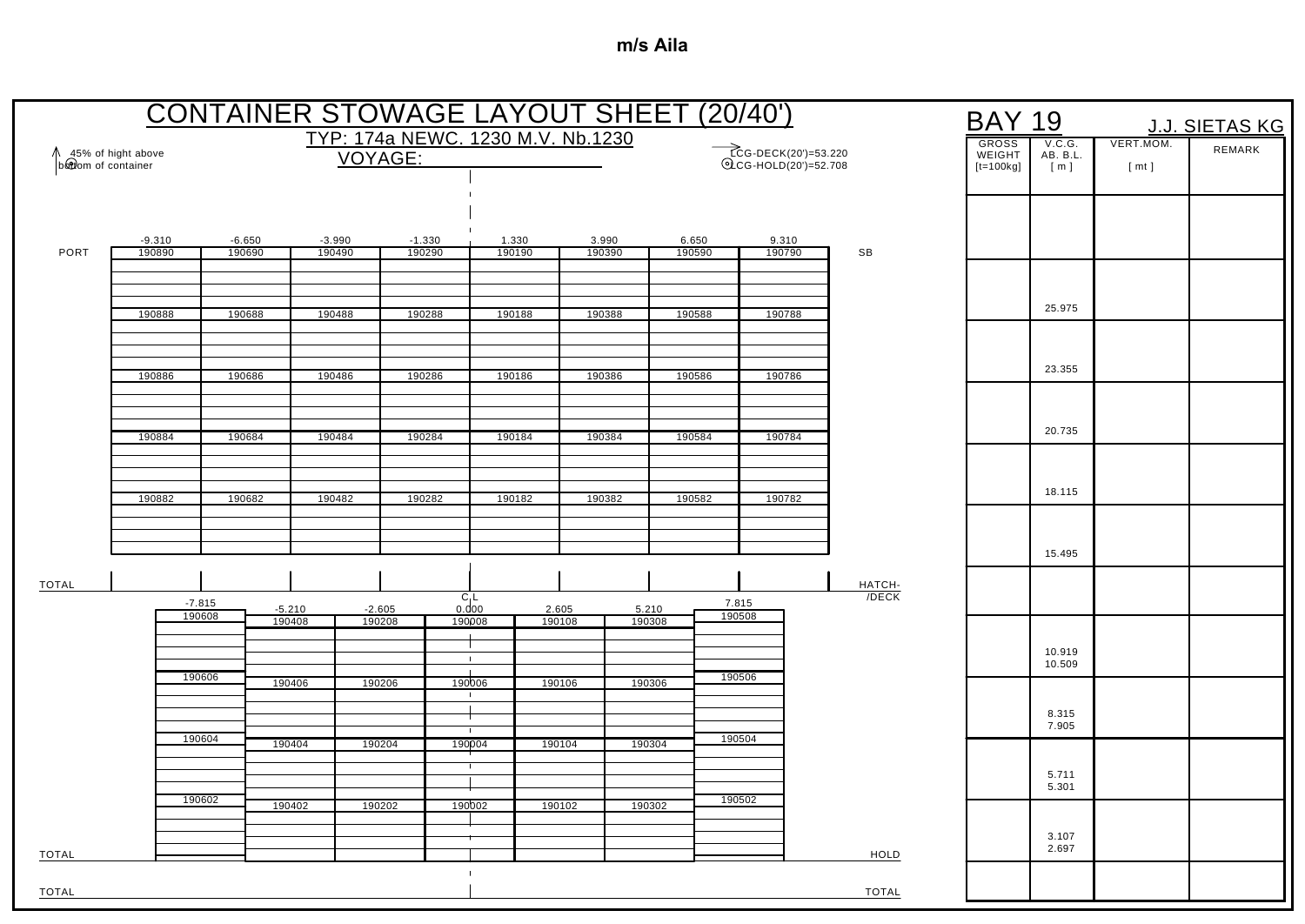|                                           |                    |                    |                    |                    |                    |                              |                 | <b>CONTAINER STOWAGE LAYOUT SHEET (20/40')</b> |                 |                 |                                               |                    | <b>BAY 21</b>                         |                           |                   | J.J. SIETAS KG |
|-------------------------------------------|--------------------|--------------------|--------------------|--------------------|--------------------|------------------------------|-----------------|------------------------------------------------|-----------------|-----------------|-----------------------------------------------|--------------------|---------------------------------------|---------------------------|-------------------|----------------|
| 45% of hight above<br>bottom of container |                    |                    |                    |                    | <b>VOYAGE:</b>     |                              |                 | TYP: 174a NEWC. 1230 M.V. Nb.1230              |                 |                 | ECG-DECK(20')=47.088<br>©LCG-HOLD(20')=46.576 |                    | <b>GROSS</b><br>WEIGHT<br>$[t=100kg]$ | V.C.G.<br>AB. B.L.<br>[m] | VERT.MOM.<br>[mt] | REMARK         |
|                                           |                    |                    |                    |                    |                    |                              |                 |                                                |                 |                 |                                               |                    |                                       |                           |                   |                |
| PORT                                      | $-9.310$<br>210890 | $-6.650$<br>210690 |                    | $-3.990$<br>210490 | $-1.330$<br>210290 |                              | 1.330<br>210190 | 3.990<br>210390                                |                 | 6.650<br>210590 | 9.310<br>210790                               | SB                 |                                       |                           |                   |                |
|                                           | 210888             | 210688             |                    | 210488             | 210288             |                              | 210188          | 210388                                         |                 | 210588          | 210788                                        |                    |                                       | 25.975                    |                   |                |
|                                           | 210886             | 210686             |                    | 210486             | 210286             |                              | 210186          | 210386                                         |                 | 210586          | 210786                                        |                    |                                       | 23.355                    |                   |                |
|                                           |                    |                    |                    |                    |                    |                              |                 |                                                |                 |                 |                                               |                    |                                       | 20.735                    |                   |                |
|                                           | 210884             | 210684             |                    | 210484             | 210284             |                              | 210184          | 210384                                         |                 | 210584          | 210784                                        |                    |                                       |                           |                   |                |
|                                           | 210882             | 210682             |                    | 210482             | 210282             |                              | 210182          | 210382                                         |                 | 210582          | 210782                                        |                    |                                       | 18.115                    |                   |                |
|                                           |                    |                    |                    |                    |                    |                              |                 |                                                |                 |                 |                                               |                    |                                       | 15.495                    |                   |                |
| <b>TOTAL</b>                              | $-7.815$<br>210608 |                    | $-5.210$<br>210408 |                    | $-2.605$<br>210208 | $C_1$<br>0.000<br>210008     | 2.605<br>210108 |                                                | 5.210<br>210308 | 7.815<br>210508 |                                               | HATCH-<br>$/$ DECK |                                       |                           |                   |                |
|                                           | 210606             |                    | 210406             |                    | 210206             | $\mathbf{1}$<br>210006       | 210106          |                                                | 210306          | 210506          |                                               |                    |                                       | 10.919<br>10.509          |                   |                |
|                                           |                    |                    |                    |                    |                    | $\mathbf{I}$<br>$\mathbf{I}$ |                 |                                                |                 |                 |                                               |                    |                                       | 8.315<br>7.905            |                   |                |
|                                           | 210604             |                    | 210404             |                    | 210204             | 210004                       | 210104          |                                                | 210304          | 210504          |                                               |                    |                                       | 5.711<br>5.301            |                   |                |
|                                           | 210602             |                    | 210402             |                    | 210202             | 210002                       | 210102          |                                                | 210302          | 210502          |                                               |                    |                                       | 3.107                     |                   |                |
| TOTAL                                     |                    |                    |                    |                    |                    |                              |                 |                                                |                 |                 |                                               | HOLD               |                                       | 2.697                     |                   |                |
| TOTAL                                     |                    |                    |                    |                    |                    |                              |                 |                                                |                 |                 |                                               | <b>TOTAL</b>       |                                       |                           |                   |                |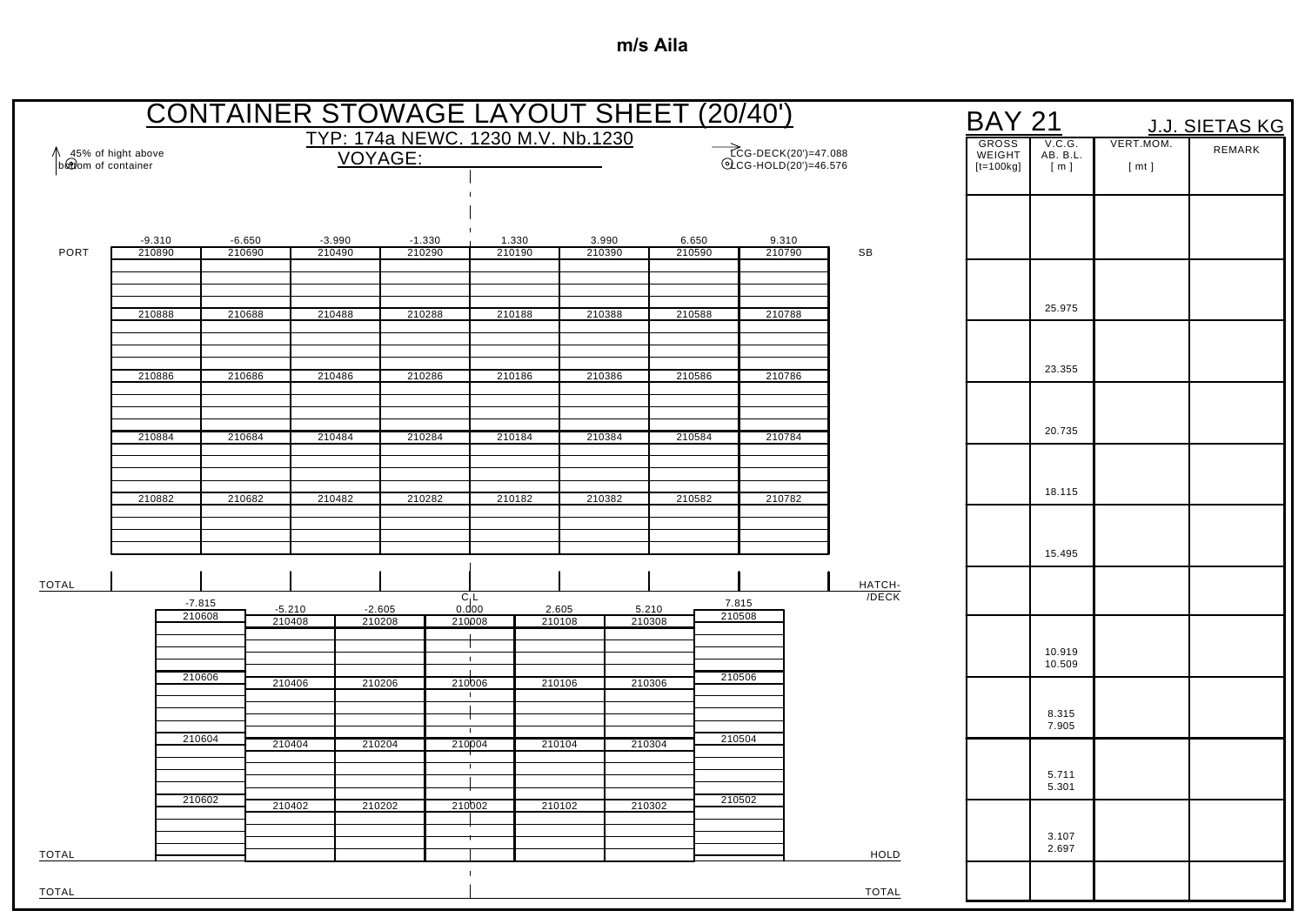|                      |                    |          |                    |                    | <b>CONTAINER STOWAGE LAYOUT SHEET (20/40')</b> |                                |                 |        |        |                 |                                              |    |                   | <b>BAY 23</b>          |                    |           | <b>J.J. SIETAS KG</b> |
|----------------------|--------------------|----------|--------------------|--------------------|------------------------------------------------|--------------------------------|-----------------|--------|--------|-----------------|----------------------------------------------|----|-------------------|------------------------|--------------------|-----------|-----------------------|
| ↑ 45% of hight above |                    |          |                    | VOYAGE:            | TYP: 174a NEWC. 1230 M.V. Nb.1230              |                                |                 |        |        |                 | ECG-DECK(20')=39.724<br>QCG-HOLD(20')=39.873 |    |                   | <b>GROSS</b><br>WEIGHT | V.C.G.<br>AB. B.L. | VERT.MOM. | REMARK                |
| bottom of container  | $-9.310$           | $-6.650$ | $-3.990$           |                    | $-1.330$                                       | 1.330                          |                 | 3.990  |        | 6.650           | 9.310                                        |    |                   | $[t=100kg]$            | [m]                | [mt]      |                       |
| PORT                 | 240892(40')        | 230692   | 230492             |                    | 230292                                         |                                | 230192          | 230392 |        | 230592          | 240792(40')                                  | SB |                   |                        |                    |           |                       |
|                      |                    |          |                    |                    |                                                |                                |                 |        |        |                 |                                              |    |                   |                        |                    |           |                       |
|                      | 230890             | 230690   |                    | 230490             | 230290                                         |                                | 230190          | 230390 |        | 230590          | 230790                                       |    |                   |                        | 28.595             |           |                       |
|                      |                    |          |                    |                    |                                                |                                |                 |        |        |                 |                                              |    |                   |                        |                    |           |                       |
|                      | 230888             | 230688   | 230488             |                    | 230288                                         |                                | 230188          | 230388 |        | 230588          | 230788                                       |    |                   |                        | 25.975             |           |                       |
|                      |                    |          |                    |                    |                                                |                                |                 |        |        |                 |                                              |    |                   |                        |                    |           |                       |
|                      | 230886             | 230686   | 230486             |                    | 230286                                         |                                | 230186          | 230386 |        | 230586          | 230786                                       |    |                   |                        | 23.355             |           |                       |
|                      |                    |          |                    |                    |                                                |                                |                 |        |        |                 |                                              |    |                   |                        |                    |           |                       |
|                      |                    |          |                    |                    |                                                |                                |                 |        |        |                 |                                              |    |                   |                        | 20.735             |           |                       |
|                      | 230884             | 230684   | 230484             |                    | 230284                                         |                                | 230184          | 230384 |        | 230584          | 230784                                       |    |                   |                        |                    |           |                       |
|                      |                    |          |                    |                    |                                                |                                |                 |        |        |                 |                                              |    |                   |                        |                    |           |                       |
|                      | 230882             | 230682   |                    | 230482             | 230282                                         |                                | 230182          | 230382 |        | 230582          | 230782                                       |    |                   |                        | 18.115             |           |                       |
|                      |                    |          |                    |                    |                                                |                                |                 |        |        |                 |                                              |    |                   |                        |                    |           |                       |
|                      |                    |          |                    |                    |                                                |                                |                 |        |        |                 |                                              |    |                   |                        | 15.495             |           |                       |
| <b>TOTAL</b>         |                    |          |                    |                    |                                                |                                |                 |        |        |                 |                                              |    | HATCH-<br>$/DECK$ |                        |                    |           |                       |
|                      | $-7.815$<br>230608 |          | $-5.210$<br>230408 | $-2.605$<br>230208 |                                                | $C_1$<br>0.000<br>230008       | 2.605<br>230108 | 230308 | 5.210  | 7.815<br>230508 |                                              |    |                   |                        |                    |           |                       |
|                      |                    |          |                    |                    |                                                |                                |                 |        |        |                 |                                              |    |                   |                        |                    |           |                       |
|                      |                    |          |                    |                    |                                                | $\mathbf{1}$<br>$\blacksquare$ |                 |        |        |                 |                                              |    |                   |                        | 10.509             |           |                       |
|                      | 230606             |          | 230406             | 230206             |                                                | 230006<br>$\mathbf{I}$         | 230106          |        | 230306 | 230506          |                                              |    |                   |                        |                    |           |                       |
|                      |                    |          |                    |                    |                                                |                                |                 |        |        |                 |                                              |    |                   |                        | 7.905              |           |                       |
|                      | 230604             |          | 230404             | 230204             |                                                | 230004                         | 230104          |        | 230304 | 230504          |                                              |    |                   |                        |                    |           |                       |
|                      |                    |          |                    |                    |                                                |                                |                 |        |        |                 |                                              |    |                   |                        |                    |           |                       |
|                      |                    |          | 230402             | 230202             |                                                | 230002                         | 230102          |        | 230302 |                 |                                              |    |                   |                        | 5.301              |           |                       |
|                      |                    |          |                    |                    |                                                |                                |                 |        |        |                 |                                              |    |                   |                        |                    |           |                       |
| <b>TOTAL</b>         |                    |          |                    |                    |                                                |                                |                 |        |        |                 |                                              |    | HOLD              |                        | 2.697              |           |                       |
| <b>TOTAL</b>         |                    |          |                    |                    |                                                |                                |                 |        |        |                 |                                              |    | <b>TOTAL</b>      |                        |                    |           |                       |
|                      |                    |          |                    |                    |                                                |                                |                 |        |        |                 |                                              |    |                   |                        |                    |           |                       |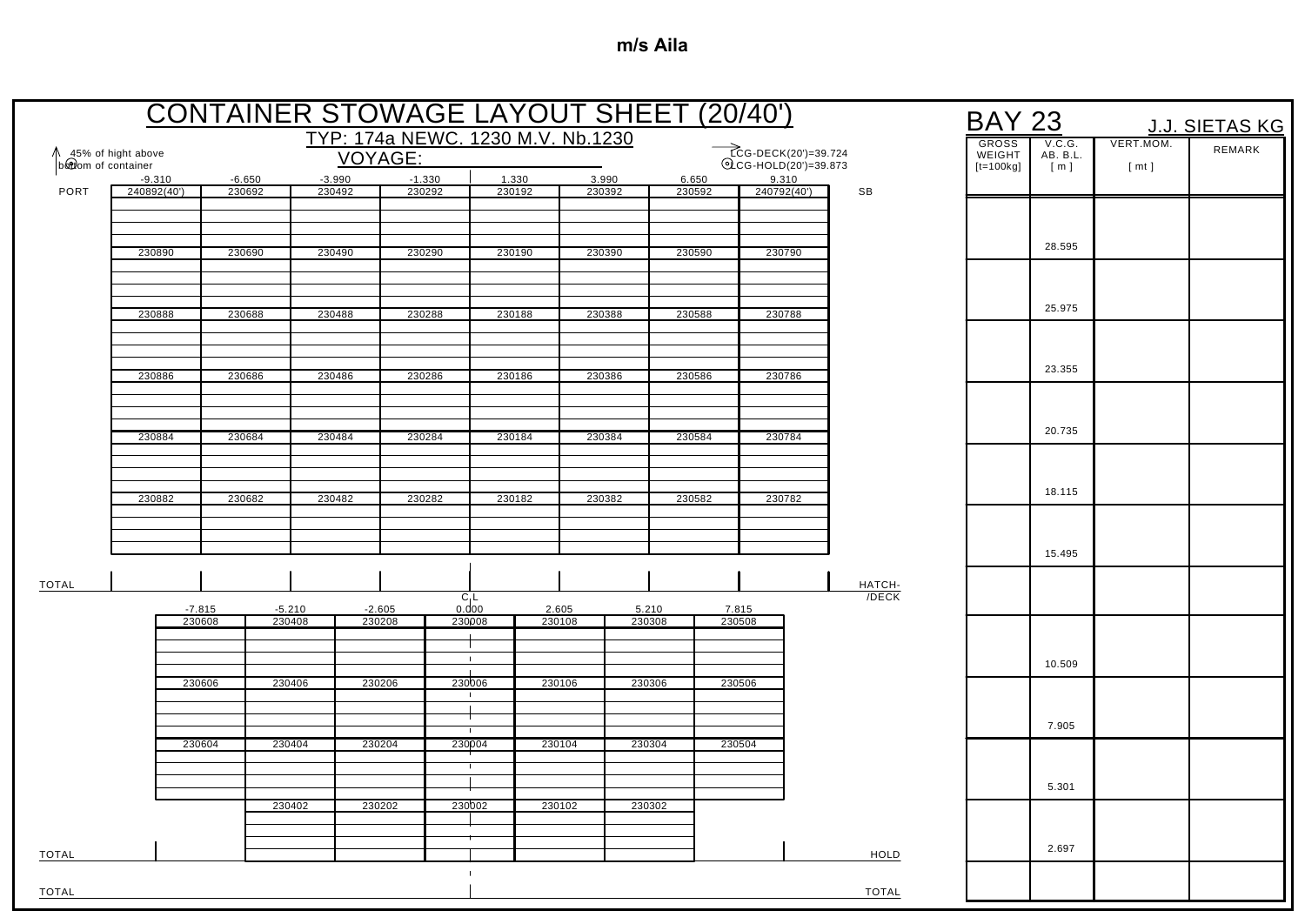|                      |                    |          |                    |                    | <b>CONTAINER STOWAGE LAYOUT SHEET (20/40')</b> |        |                 |                 |        |                                                        |              | <b>BAY 25</b>          |                    |           | J.J. SIETAS KG |
|----------------------|--------------------|----------|--------------------|--------------------|------------------------------------------------|--------|-----------------|-----------------|--------|--------------------------------------------------------|--------------|------------------------|--------------------|-----------|----------------|
| ↑ 45% of hight above |                    |          |                    |                    | TYP: 174a NEWC. 1230 M.V. Nb.1230              |        |                 |                 |        |                                                        |              | <b>GROSS</b><br>WEIGHT | V.C.G.<br>AB. B.L. | VERT.MOM. | REMARK         |
| bottom of container  | $-9.310$           | $-6.650$ | $-3.990$           | VOYAGE:            | $-1.330$                                       | 1.330  | 3.990           |                 | 6.650  | ECG-DECK(20')=33.592<br>©LCG-HOLD(20')=33.741<br>9.310 |              | $[t=100kg]$            | [m]                | [mt]      |                |
| PORT                 | 240892(40')        | 250692   | 250492             |                    | 250292                                         | 250192 | 250392          |                 | 250592 | 240792(40')                                            | SB           |                        |                    |           |                |
|                      |                    |          |                    |                    |                                                |        |                 |                 |        |                                                        |              |                        |                    |           |                |
|                      | 250890             | 250690   | 250490             |                    | 250290                                         | 250190 | 250390          |                 | 250590 | 250790                                                 |              |                        | 28.595             |           |                |
|                      |                    |          |                    |                    |                                                |        |                 |                 |        |                                                        |              |                        |                    |           |                |
|                      |                    |          |                    |                    |                                                |        |                 |                 |        |                                                        |              |                        | 25.975             |           |                |
|                      | 250888             | 250688   | 250488             |                    | 250288                                         | 250188 | 250388          |                 | 250588 | 250788                                                 |              |                        |                    |           |                |
|                      |                    |          |                    |                    |                                                |        |                 |                 |        |                                                        |              |                        |                    |           |                |
|                      | 250886             | 250686   | 250486             |                    | 250286                                         | 250186 | 250386          |                 | 250586 | 250786                                                 |              |                        | 23.355             |           |                |
|                      |                    |          |                    |                    |                                                |        |                 |                 |        |                                                        |              |                        |                    |           |                |
|                      | 250884             | 250684   | 250484             |                    | 250284                                         | 250184 | 250384          |                 | 250584 | 250784                                                 |              |                        | 20.735             |           |                |
|                      |                    |          |                    |                    |                                                |        |                 |                 |        |                                                        |              |                        |                    |           |                |
|                      |                    |          |                    |                    |                                                |        |                 |                 |        |                                                        |              |                        |                    |           |                |
|                      | 250882             | 250682   | 250482             |                    | 250282                                         | 250182 | 250382          |                 | 250582 | 250782                                                 |              |                        | 18.115             |           |                |
|                      |                    |          |                    |                    |                                                |        |                 |                 |        |                                                        |              |                        |                    |           |                |
|                      |                    |          |                    |                    |                                                |        |                 |                 |        |                                                        |              |                        | 15.495             |           |                |
| <b>TOTAL</b>         |                    |          |                    |                    |                                                |        |                 |                 |        |                                                        | HATCH-       |                        |                    |           |                |
|                      | $-7.815$<br>250608 |          | $-5.210$<br>250408 | $-2.605$<br>250208 | $C_1L$<br>0.000<br>250008                      |        | 2.605<br>250108 | 5.210<br>250308 | 250508 | 7.815                                                  | $/DECK$      |                        |                    |           |                |
|                      |                    |          |                    |                    |                                                |        |                 |                 |        |                                                        |              |                        |                    |           |                |
|                      |                    |          |                    |                    | $\mathbf{L}$<br>$\blacksquare$                 |        |                 |                 |        |                                                        |              |                        | 10.509             |           |                |
|                      | 250606             |          | 250406             | 250206             | 250006<br>$\mathbf{I}$                         |        | 250106          | 250306          | 250506 |                                                        |              |                        |                    |           |                |
|                      |                    |          |                    |                    |                                                |        |                 |                 |        |                                                        |              |                        |                    |           |                |
|                      |                    |          | 250404             | 250204             | 250004                                         |        | 250104          | 250304          |        |                                                        |              |                        | 7.905              |           |                |
|                      |                    |          |                    |                    |                                                |        |                 |                 |        |                                                        |              |                        |                    |           |                |
|                      |                    |          |                    |                    |                                                |        |                 |                 |        |                                                        |              |                        | 5.301              |           |                |
|                      |                    |          |                    | 250202             | 250002                                         |        | 250102          |                 |        |                                                        |              |                        |                    |           |                |
|                      |                    |          |                    |                    |                                                |        |                 |                 |        |                                                        |              |                        | 2.697              |           |                |
| <b>TOTAL</b>         |                    |          |                    |                    |                                                |        |                 |                 |        |                                                        | HOLD         |                        |                    |           |                |
| <b>TOTAL</b>         |                    |          |                    |                    |                                                |        |                 |                 |        |                                                        | <b>TOTAL</b> |                        |                    |           |                |
|                      |                    |          |                    |                    |                                                |        |                 |                 |        |                                                        |              |                        |                    |           |                |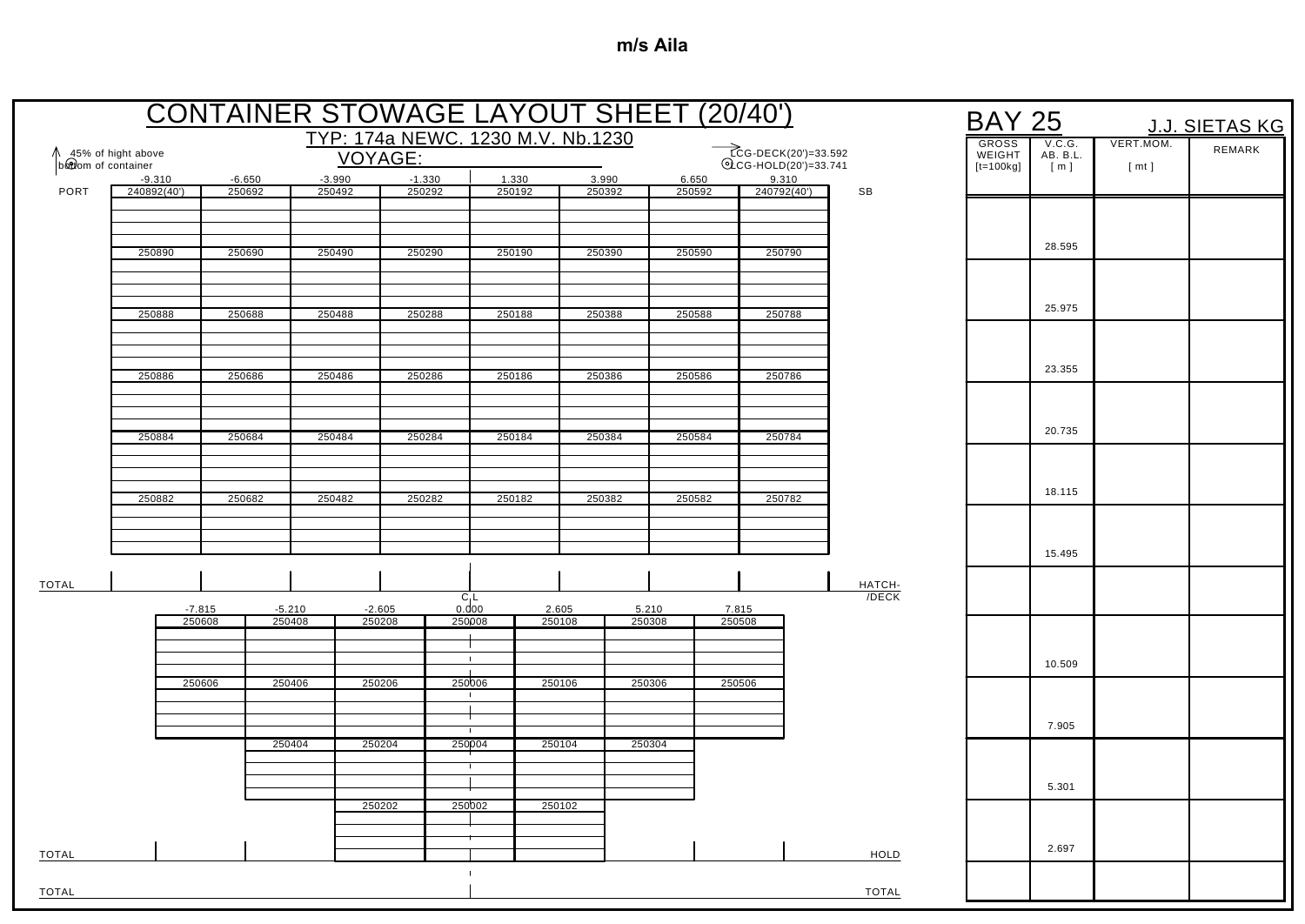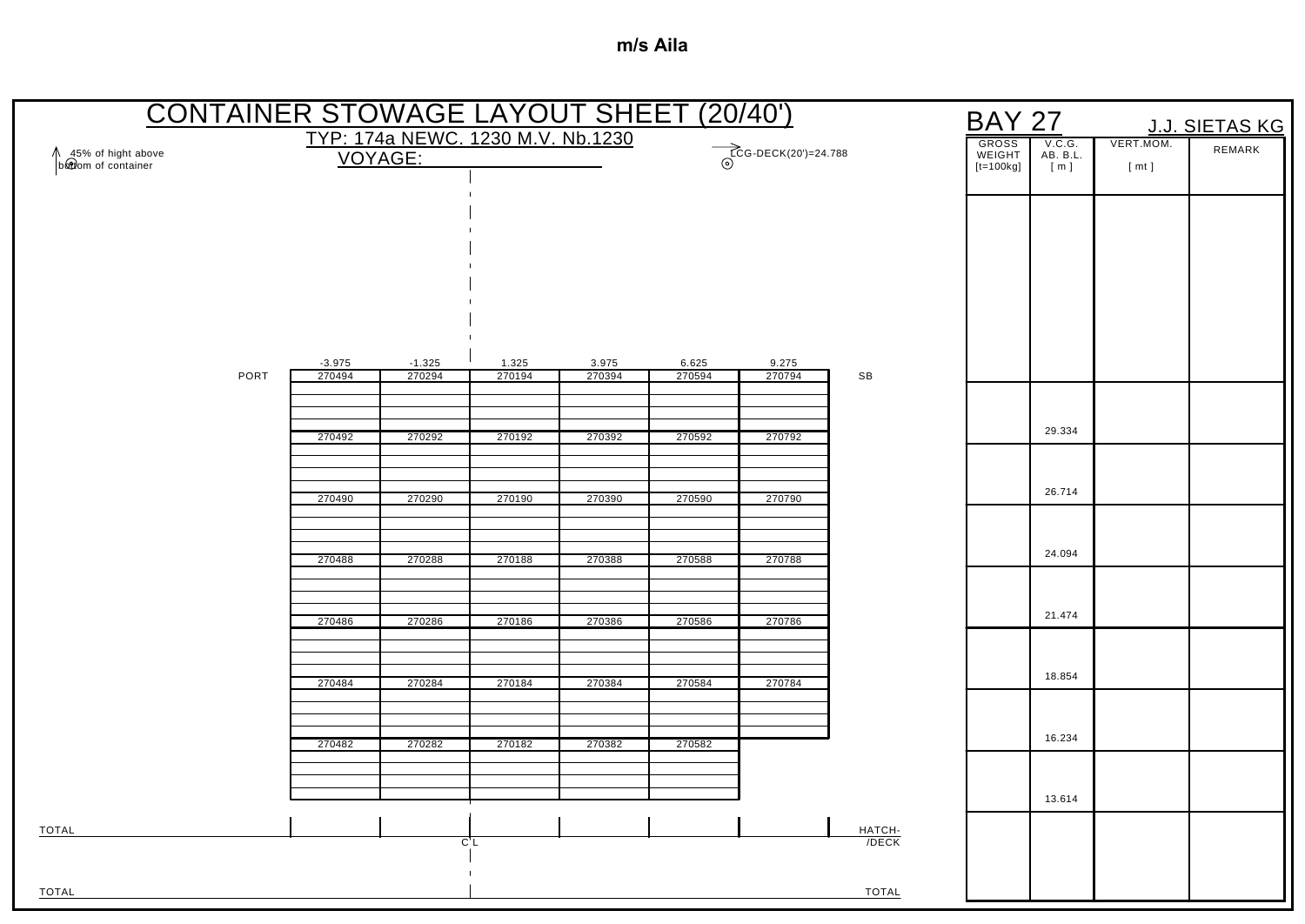| <b>CONTAINER STOWAGE LAYOUT SHEET (20/40')</b><br><b>BAY 29</b><br>J.J. SIETAS KG |             |          |          |                                                             |        |        |        |             |                 |                           |                   |        |  |
|-----------------------------------------------------------------------------------|-------------|----------|----------|-------------------------------------------------------------|--------|--------|--------|-------------|-----------------|---------------------------|-------------------|--------|--|
| ↑ 45% of hight above<br>b&tiom of container<br>VOYAGE:                            |             |          |          | TYP: 174a NEWC. 1230 M.V. Nb.1230<br>$TCG-DECK(20')=17.883$ |        |        |        |             |                 | V.C.G.<br>AB. B.L.<br>[m] | VERT.MOM.<br>[mt] | REMARK |  |
|                                                                                   |             |          |          |                                                             |        |        |        |             |                 |                           |                   |        |  |
|                                                                                   |             |          |          |                                                             |        |        |        |             |                 |                           |                   |        |  |
|                                                                                   |             |          |          |                                                             |        |        |        |             |                 |                           |                   |        |  |
|                                                                                   |             |          |          |                                                             |        |        |        |             |                 |                           |                   |        |  |
|                                                                                   |             |          |          |                                                             |        |        |        |             |                 |                           |                   |        |  |
|                                                                                   | $-9.275$    | $-6.625$ | $-3.975$ | $-1.325$                                                    | 1.325  | 3.975  | 6.625  | 9.275       |                 |                           |                   |        |  |
| PORT                                                                              | 300894(40') | 290694   | 290494   | 290294                                                      | 290194 | 290394 | 290594 | 300794(40') | SB              |                           |                   |        |  |
|                                                                                   |             |          |          |                                                             |        |        |        |             |                 |                           | 29.334            |        |  |
|                                                                                   | 290892      | 290692   | 290492   | 290292                                                      | 290192 | 290392 | 290592 | 290792      |                 |                           |                   |        |  |
|                                                                                   |             |          |          |                                                             |        |        |        |             |                 |                           | 26.714            |        |  |
|                                                                                   | 290890      | 290690   | 290490   | 290290                                                      | 290190 | 290390 | 290590 | 290790      |                 |                           |                   |        |  |
|                                                                                   | 290888      | 290688   | 290488   | 290288                                                      | 290188 | 290388 | 290588 | 290788      |                 |                           | 24.094            |        |  |
|                                                                                   |             |          |          |                                                             |        |        |        |             |                 |                           |                   |        |  |
|                                                                                   | 290886      | 290686   | 290486   | 290286                                                      | 290186 | 290386 | 290586 | 290786      |                 |                           | 21.474            |        |  |
|                                                                                   |             |          |          |                                                             |        |        |        |             |                 |                           |                   |        |  |
|                                                                                   | 290884      | 290684   | 290484   | 290284                                                      | 290184 | 290384 | 290584 | 290784      |                 |                           | 18.854            |        |  |
|                                                                                   |             |          |          |                                                             |        |        |        |             |                 |                           |                   |        |  |
|                                                                                   |             | 290682   | 290482   | 290282                                                      | 290182 | 290382 | 290582 |             |                 |                           | 16.234            |        |  |
|                                                                                   |             |          |          |                                                             |        |        |        |             |                 |                           |                   |        |  |
|                                                                                   |             |          |          |                                                             |        |        |        |             |                 |                           | 13.614            |        |  |
| <b>TOTAL</b>                                                                      |             |          |          | C'L                                                         |        |        |        |             | HATCH-<br>/DECK |                           |                   |        |  |
|                                                                                   |             |          |          |                                                             |        |        |        |             |                 |                           |                   |        |  |
| TOTAL                                                                             |             |          |          |                                                             |        |        |        |             | <b>TOTAL</b>    |                           |                   |        |  |